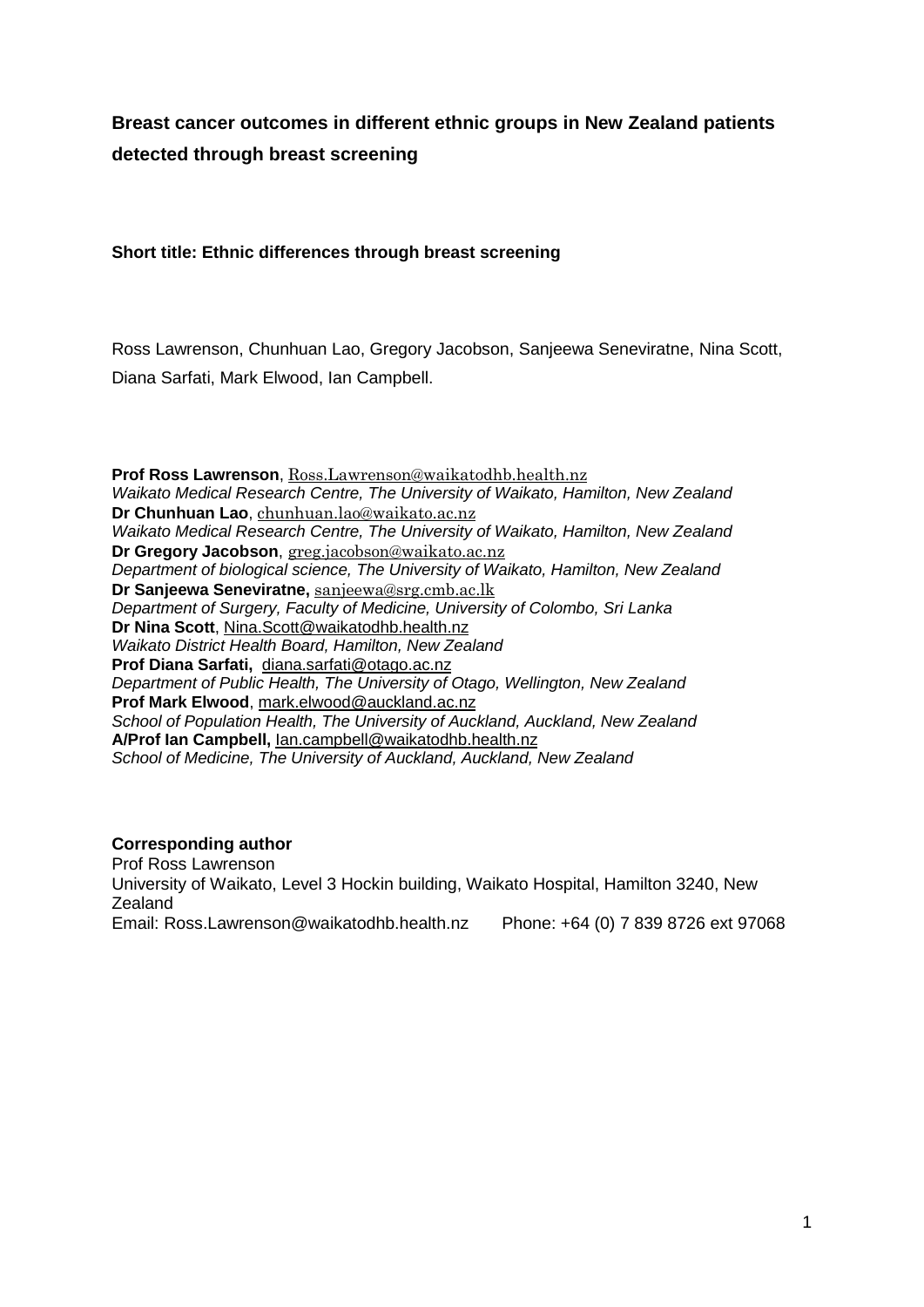## **Abstract**

#### **Objectives**

This study aims to compare the characteristics and survival of New Zealand European, Māori and Pacific women detected through breast screening with women with non-screen detected breast cancer.

#### **Methods**

Women aged 45-69 years diagnosed with invasive breast cancer between January 2005 and May 2013 were identified from the Waikato and Auckland Breast Cancer Registries. Patient demographics and tumour characteristics were described by mode of detection and by ethnic group. Kaplan-Meier method was used to estimate the 5-year breast cancer-specific survival of women with stage I-III breast cancer by ethnicity and by mode of detection.

#### **Results**

Screen detected women were older, had smaller tumours, had fewer stage IV (0.8% vs 7.6%), fewer high grade (16.8% vs 39.0%) and fewer lymph node positive diseases (26.3% vs 51.5%) compared to non-screen detected women. There were more Luminal A cases (70.0% vs 54.0%), fewer HER2+ non-Luminal (4.4% vs 8.8%) and fewer triple negative disease (7.0% vs 13.8%) in the screen detected cancers than non-screen detected cancers. If not screen detected 22.7% of Pacific women were diagnosed with stage IV breast cancer compared to 2.4% if screen detected. If not screen detected, the 5-year breast cancer-specific survival was 91.1% for NZ European women, 84.2% for Māori women and 80.2% for Pacific women (pvalue <0.001). If screen detected, the survival between different ethnic groups was similar.

#### **Conclusions**

Women detected through breast screening are diagnosed at an earlier stage and have a greater proportion of subtypes with better outcome. Variations in survival for Māori and Pacific women are only found in non-screen detected women.

**Key words**: Breast screening, breast cancer, ethnicity, survival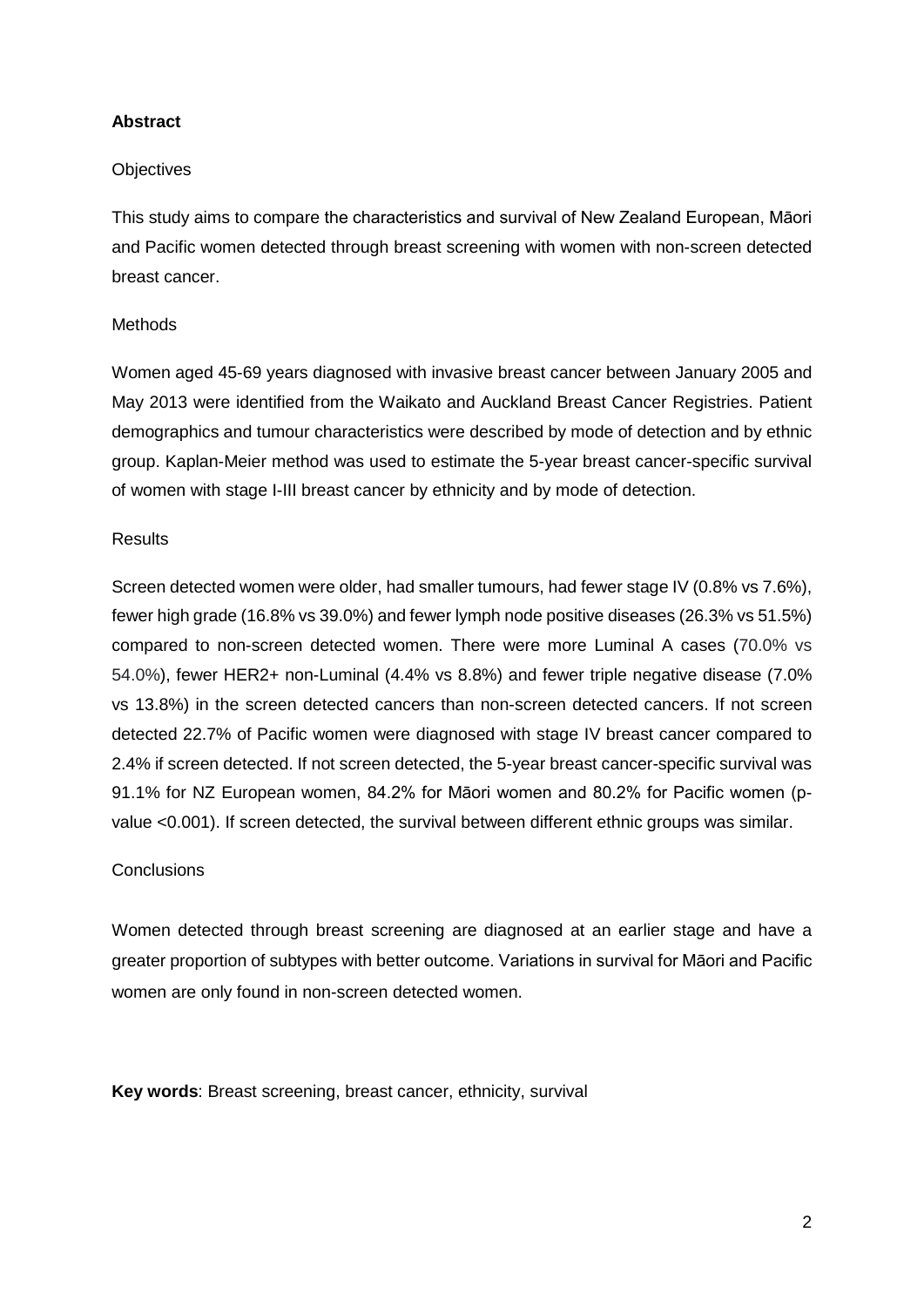#### **Introduction**

It is known that outcomes of breast cancer in Māori and Pacific women are poor compared with New Zealand (NZ) European women.<sup>1-4</sup> One of the main reasons for this is the late stage at diagnosis in Māori and Pacific women. <sup>4</sup> We also know that Māori and Pacific women are less likely to have screen-detected breast cancer.<sup>4,5</sup> Patients identified through breast screening have better outcomes mainly due to being diagnosed at an earlier stage.<sup>6</sup> In addition, breast cancers detected through screening may be less aggressive than those diagnosed symptomatically. There are differences in the type of breast cancer found in Māori and Pacific women compared with NZ European women.<sup>2,7</sup> Māori and Pacific women are less likely to have triple negative disease compared to other women, while Pacific women are more likely to have human epidermal growth factor receptor 2 positive (HER2+) non-Luminal disease than others.<sup>2,7</sup> We wanted to know what influence breast screening has on the outcomes for Māori and Pacific women compared with NZ European women and how this is influenced by cancer stage at diagnosis and biomarker subtype.

Breast screening became universally available in New Zealand in 1998 for women aged 50 to 64 years and in 2004 the age was widened to include all women aged 45 to 69 years. Screening has been reasonably well accepted by NZ European women but uptake in Māori women has been slower,<sup>8,9</sup> although the gap is narrowing.<sup>10</sup> This study is based on data from two large population based registers of newly diagnosed breast cancer in the Auckland and Waikato regions. These registers are derived from a baseline population from approximately 1.7 million residents and include about 1000 new breast cancer cases per year. This study aims to compare the characteristics and survival of NZ European, Māori and Pacific women detected through breast screening with women of similar age with non-screen detected breast cancer.

#### **Methods**

Data for this study were obtained from the Waikato (WBCR) and Auckland (ABCR) Breast Cancer Registries. The WBCR is a prospectively maintained regional cancer registry that includes all in-situ and invasive breast cancers diagnosed in the Waikato District Health Board area since 1999. The ABCR was established in 2000 by the Auckland Breast Cancer Study Group and includes all breast cancers diagnosed within the Auckland, Waitemata and Counties Manukau District Health Boards, including those from private Breast Centres within the region. The WBCR and ABCR data covers an area with a population of approximately 1.7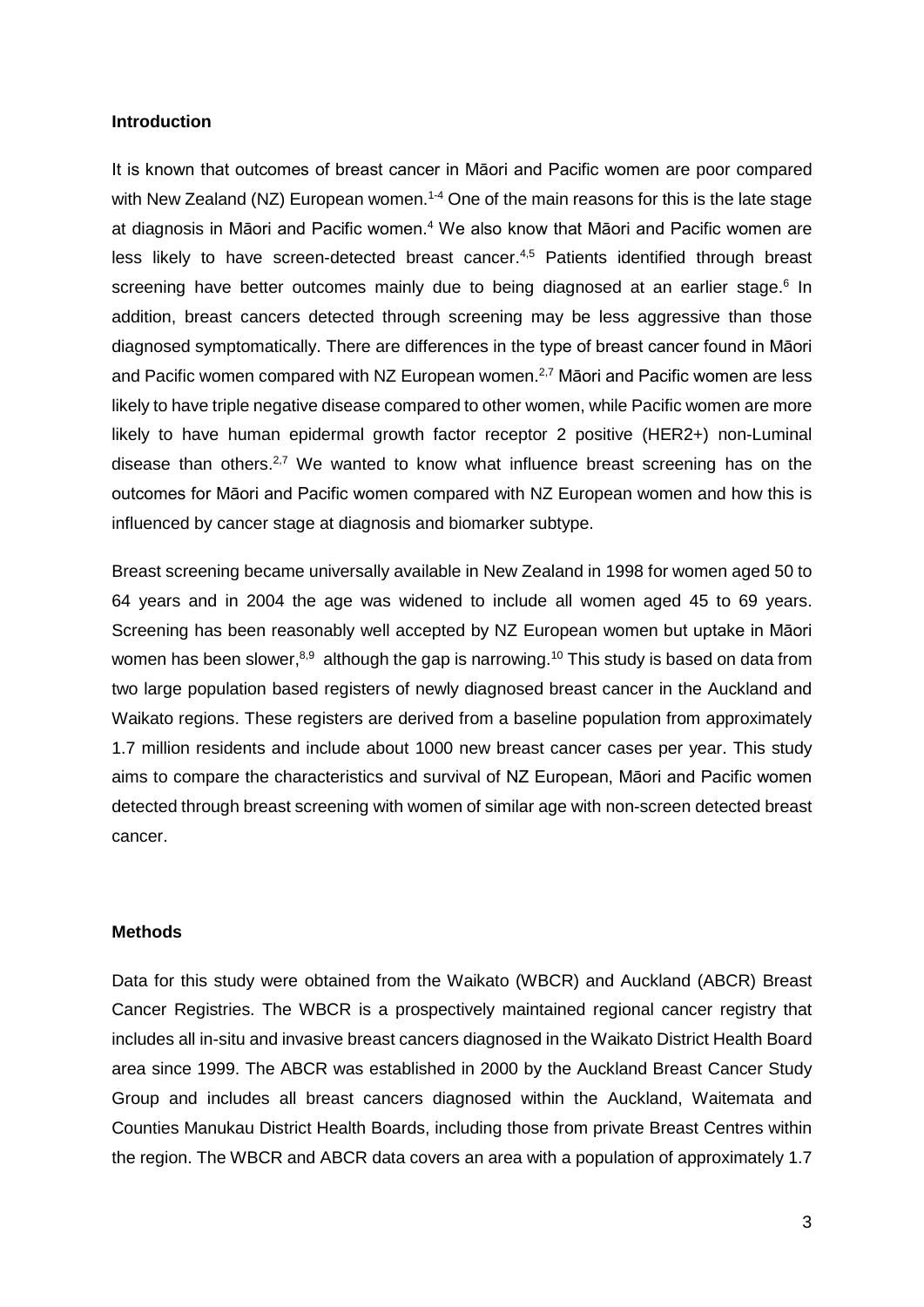million, of which 29% of women are in the targeted screening age groups (45-69 years). Waikato DHB area have a larger proportion of Māori (23%) than Auckland DHB (8%), Waitemata DHB (10%) and Counties Manukau DHB (16%), but have a smaller proportion of Pacific (3%) than the other three DHBs (11%, 7% and 21%, respectively).

This study only included women aged 45 to 69 years diagnosed with invasive breast cancer between January 2005 and May 2013. Data extracted for the study include: age, stage at diagnosis, tumour size, lymph nodes, year of diagnosis, method of diagnosis (screen detected, not screen detected), biomarker type (Luminal A, Luminal B1, Luminal B2, HER2+ non-Luminal, triple negative disease),<sup>2,7</sup> and mortality data (date of death and cause of death). The Mortality Collection was also linked to the Combined Register through the National Health Index (NHI) number to identify data on mortality to ensure the accuracy and completeness of these data.

Patient demographics and tumour characteristics were described by mode of detection and by ethnic group. Survival analyses were performed in women with stage I-III breast cancer only. Patients were considered to be censored on the date of death or the last updated date of Mortality Collection, which was 31 December 2014. Kaplan-Meier method was used to estimate the 5-year breast cancer-specific survival by ethnicity and by mode of detection. All data analyses were performed in IBM SPSS statistics 25 (New York, United States).

The study is covered under ethics approval from the Health and Disability Ethics Committee (HDEC) – Approval Number: 12/NTA/42/AM01.

#### **Results**

The number of breast cancer cases detected by screening increased per year over the study period, and the number of non-screen detected cases decreased (Table 1). The characteristics of screen detected women varied compared with non-screen detected women. Screen detected women were slightly older (mean age 57.3 years compared to 55.3 for nonscreen detected women), had smaller tumours, were less likely to have stage IV (0.8% vs 7.6%) and high grade diseases (16.8% vs 39.0%), and were less likely to be lymph node positive (26.3% vs 51.5%) compared to non-screen detected breast cancers. There were more Luminal A cases (70.0% vs 54.0%), fewer HER2+ non-Luminal (4.4% vs 8.8%) and fewer triple negative disease (7.0% vs 13.8%) in the screen detected cancers than non-screen detected cancers.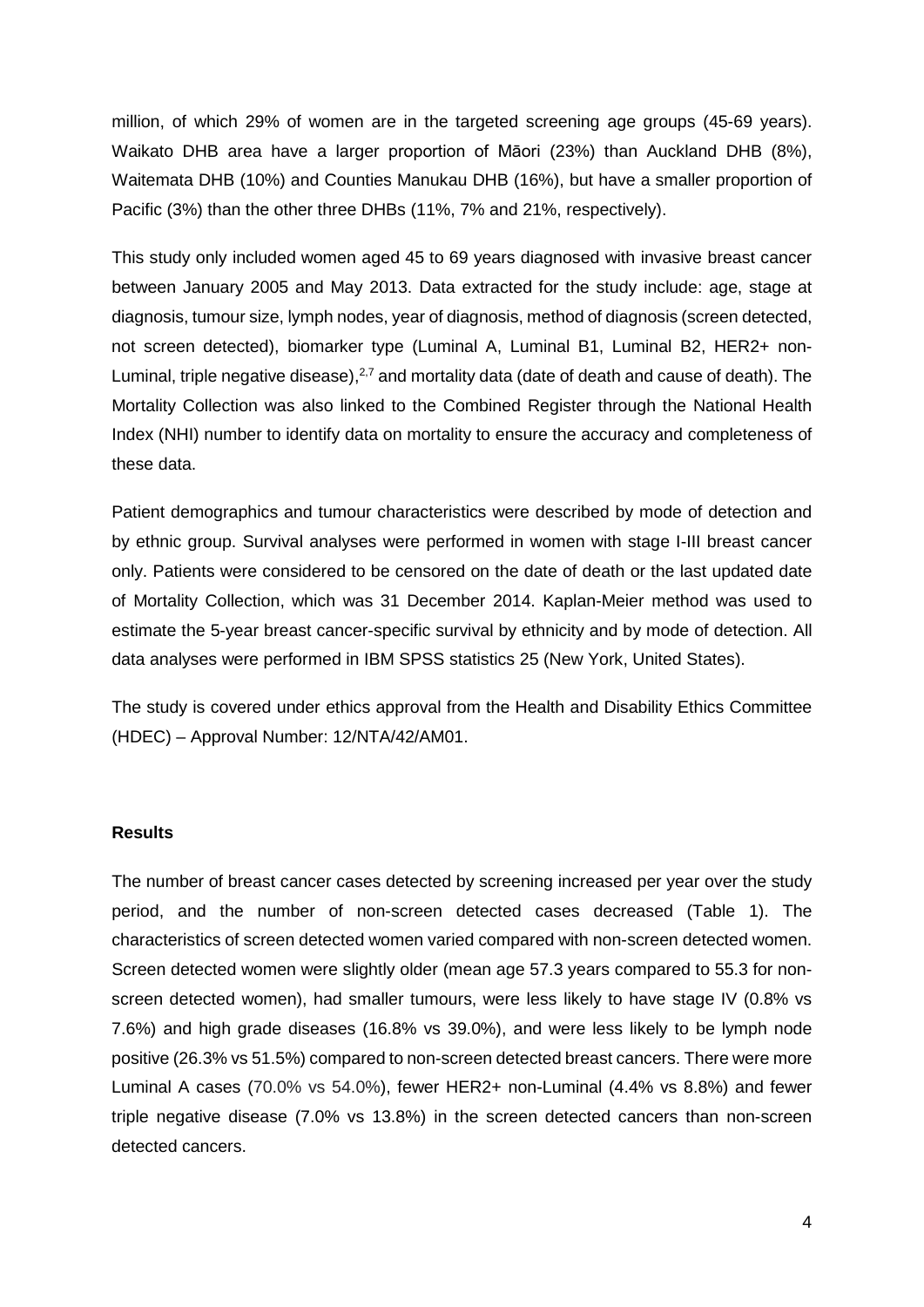Māori and Pacific women were more likely to have advanced breast cancer stage, positive lymph node, bigger tumour size and HER2+ disease, but less likely to have triple negative disease than NZ European women (Table 2). These differences were identified in both the non-screen detected group and in the screen detected group. If not screen detected, 22.7% of Pacific women were diagnosed with stage IV breast cancer compared to 2.4% if they were screen detected.

Overall, survival was better in screen detected women than non-screen detected women (Figure 1, Figure 2 and Table 3). The 5-year breast cancer-specific survival was 89.8% for not screen detected patients and 97.2% for screen detected patients. If not screen detected, the 5-year breast cancer-specific survival was 91.1% for NZ European women, 84.2% for Māori women and 80.2% for Pacific women (log-rank test p-value <0.001). If screen detected, the breast cancer-specific survival between different ethnic groups became similar (log-rank test p-value =0.075).

#### **Discussion**

Previous studies have demonstrated that some screen detected breast cancers have a unique natural history and biology compared to symptomatic breast cancer.<sup>11,12</sup> Our results show, as expected, screen detected women had less aggressive disease with 70% Luminal A breast cancers compared to 54% in non-screen detected women. Screen detected women were diagnosed at an earlier stage (66.8% stage I disease and 26.3% lymph node positive). This is consistent with other studies<sup>13-17</sup> showing that most screen detected patients had Luminal A cancer and stage I disease, and only 1% of patients had stage IV cancer.

There were also differences between Māori, Pacific and NZ European women. The greatest difference was found in Pacific patients. That corresponded to the greatest 5-year survival difference (13.9%) between screen detected Pacific patients (94.1%) and non-screen detected Pacific patients (80.2%). Adherence to the screening programme and improvements in access to earlier diagnosis for Pacific women have the potential to make a substantial difference in breast cancer outcomes for Pacific women.<sup>3</sup>

Five year survival outcomes, are short term for breast cancer, yet even at this early stage, there are major differences in survival by ethnicity for women diagnosed through a non-screen pathway. These differences are expected to grow in magnitude with longer follow up. We have previously published on some of the reasons behind this.18 When women are diagnosed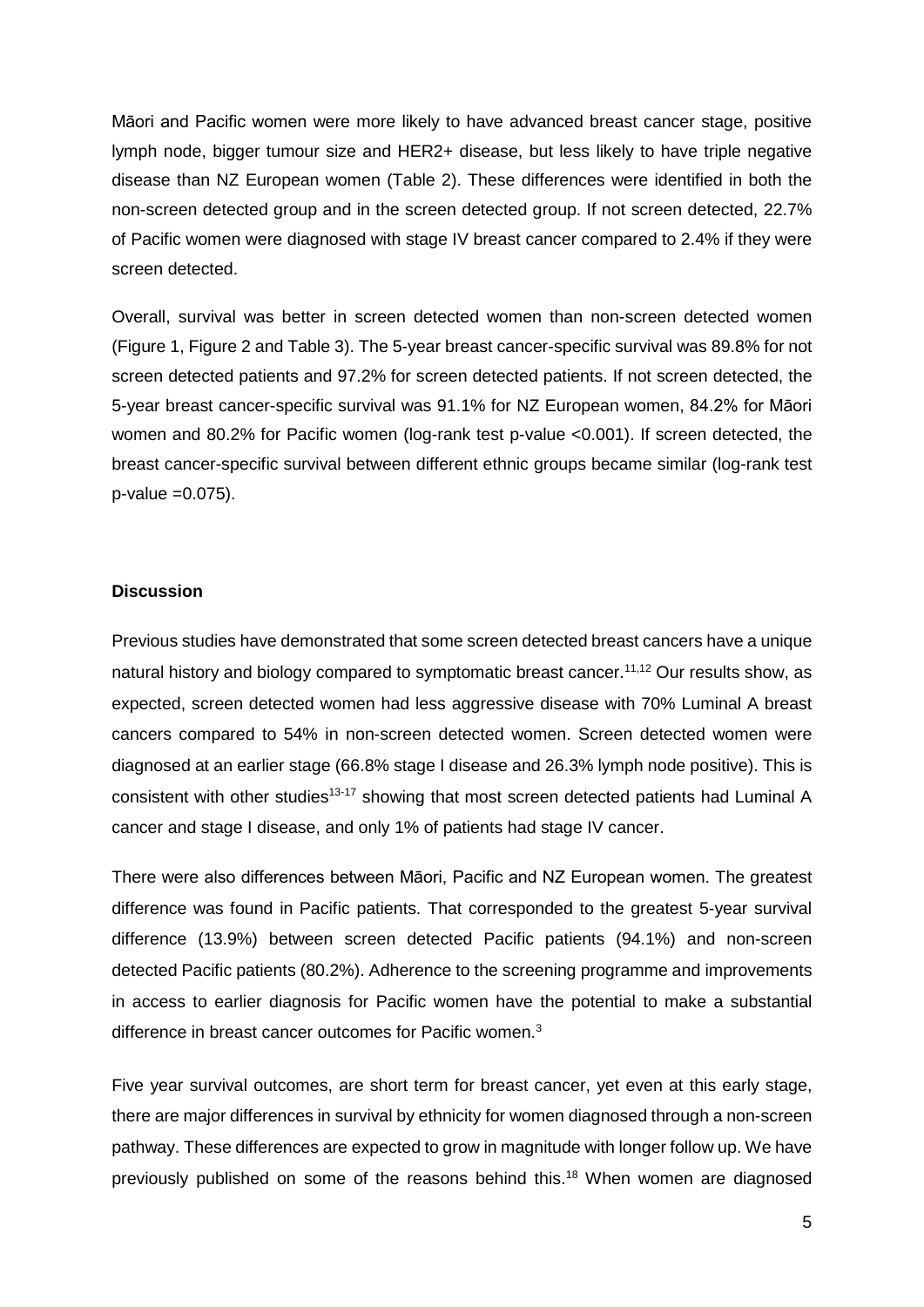through a screen detected pathway, these differences almost disappear, and the 5-year survival outcomes for all ethnic groups are very high. In part, these higher survival rates are explained by lead-time bias and length-time bias.<sup>13-17,19</sup> Screening advances the date of diagnosis, with a longer survival time expected even without treatment, and identifies more slow growing tumours, e.g. more Luminal A diseases in the screen detected group.

However there are real survival benefits for women as a result of breast cancer screening. Multiple previous studies, have demonstrated a 20-30% reduction in breast cancer mortality, as a result of population based screening.<sup>20-22</sup> This is the kind of benefit seen when screening is applied to an average population. When screening is made available to populations that have much higher than average death rates for breast cancer, there is the potential for a much greater mortality benefit, if high population coverage can be achieved. In New Zealand, a major effort has been made to improve coverage amongst Māori and Pacific women, which were initially poor. Currently, coverage for these ethnic groups is now approaching 70% of eligible women. 23

Our study, strongly supports this initiative, and the message that Māori and Pacific women diagnosed through breast cancer screening do just as well as any ethnic group, is a really important one to promulgate. Not only may this result in further improvements in screening coverage, it enhances breast awareness, and the need for early diagnosis – later stage at diagnosis having previously been demonstrated to be the single most important reason for worse outcomes in our Māori and Pacific populations. This study suggests that when population based screening is applied successfully to disadvantaged ethnic groups, mortality benefits may be significantly better than for more advantaged populations.

On the other hand, the Breast Screen Aotearoa Programme has strict protocol with regards the management of women post diagnosis while there is more variation in the management of non-screen detected women. This also suggests that standard management can reduce the inequity in outcomes in Māori and Pacific women.

The strengths of this study include that this study is based on the Waikato and Auckland population-based Breast Cancer Registers that collect good quality data on all breast cancer patients.<sup>24</sup> We have large numbers of patients in different ethnic groups for comparison analyses, and have comprehensive data on patient characteristics, mode of diagnosis and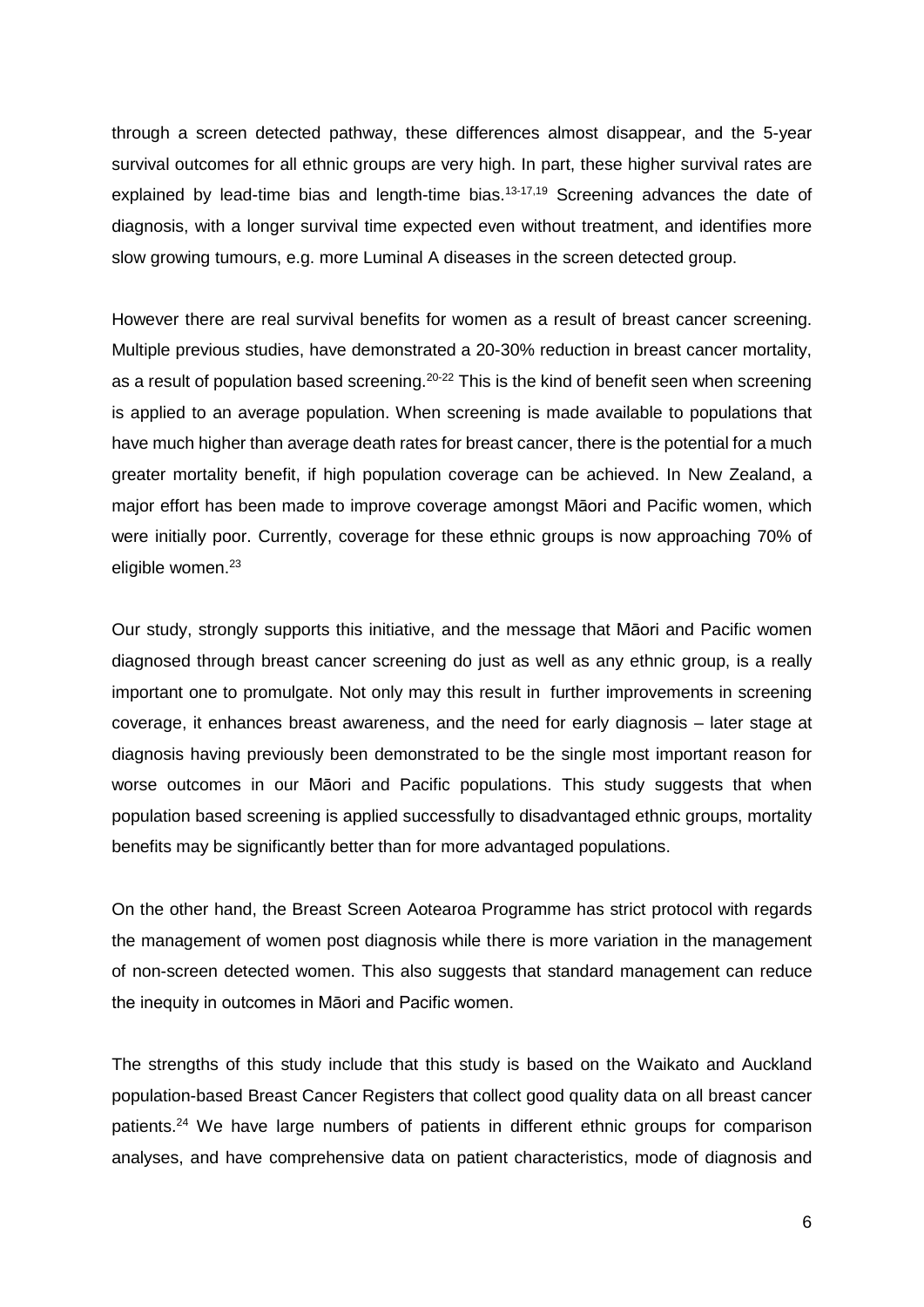outcomes. One weakness is that the follow-up time for some patients (701, 29.3% of patients diagnosed in 2011-13) was short and may not be enough to identify ethnic differences in survival in screen detected breast cancers.

## **Conclusion**

We have shown that in our population in New Zealand an increasing proportion of breast cancers are being diagnosed through breast screening. Women detected through breast screening are diagnosed at an earlier stage of disease and have a greater proportion of subtypes that have a more favourable outcome. We have also shown that there are differences in the characteristics of Māori and Pacific women especially those who are not screen detected. It appears that the variations in survival for Māori and Pacific women are only found in those who are non-screen detected.

#### **Acknowledgement**

We would like to acknowledge the financial support from the Health Research Council of New Zealand, the Auckland and Waikato Breast Cancer Registers for providing the detailed data, and the New Zealand Breast Cancer Foundation and the Waikato Bay of Plenty Division of the Cancer Society for funding the Registers.

## **Funding**

This work was supported by the New Zealand Health Research Council [grant number 14/484].

#### **Declaration of Conflicting Interests**

The Authors declare that there is no conflict of interest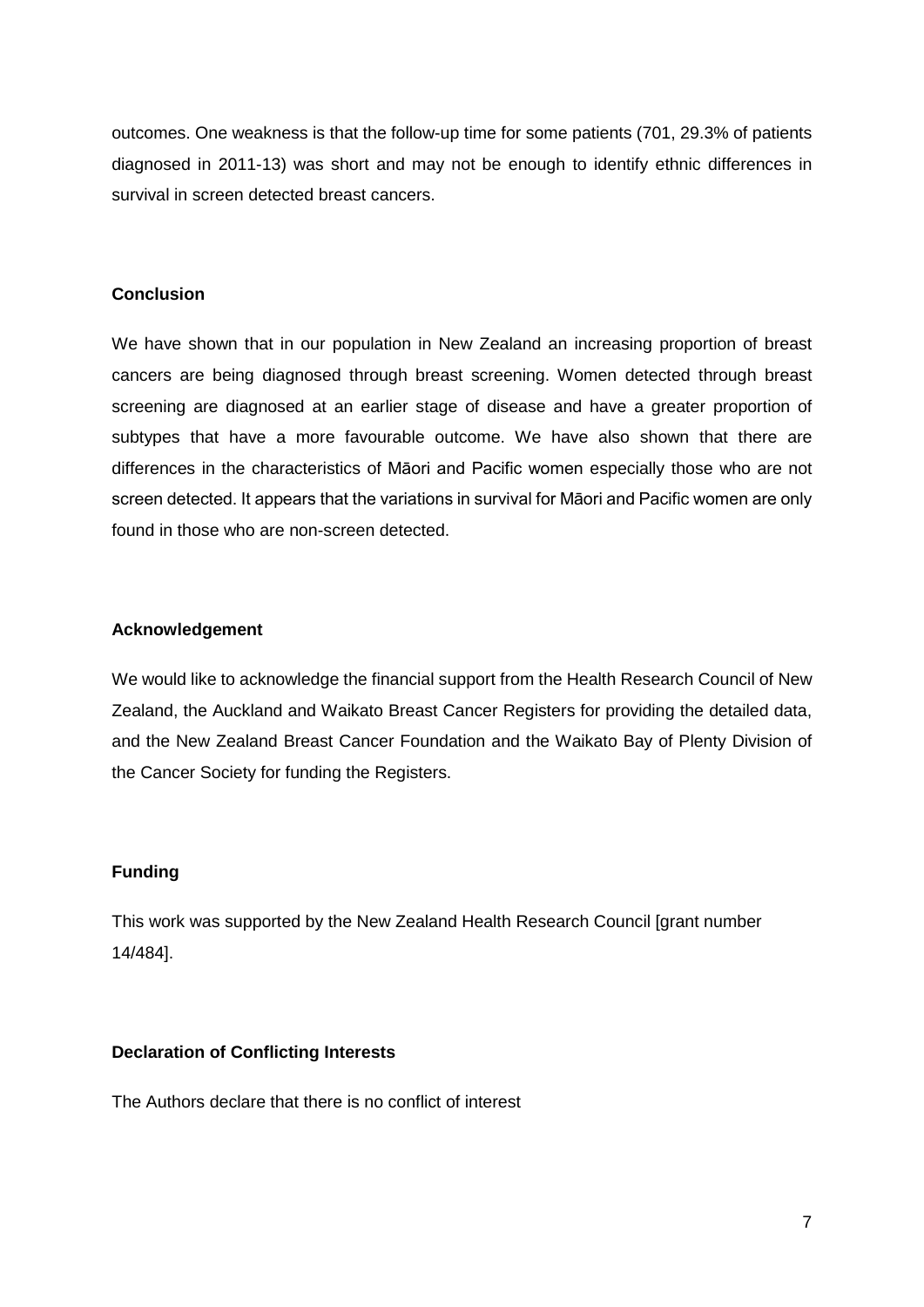# **References**

1. Lawrenson R, Seneviratne S, Scott N, Peni T, Brown C, Campbell I. Breast cancer inequities between Maori and non-Maori women in Aotearoa/New Zealand. *European journal of cancer care* 2016; **25**(2): 225-30.

2. Lawrenson R, Lao C, Campbell I, et al. Treatment and survival disparities by ethnicity in New Zealand women with stage I-III breast cancer tumour subtypes. *Cancer causes & control : CCC* 2017; **28**(12): 1417-27.

3. Brown C, Lao C, Lawrenson R, et al. Characteristics of and differences between Pasifika women and New Zealand European women diagnosed with breast cancer in New Zealand. *The New Zealand medical journal* 2017; **130**(1467): 50-61.

4. Tin Tin S, Elwood JM, Brown C, et al. Ethnic disparities in breast cancer survival in New Zealand: which factors contribute? *BMC Cancer* 2018; **18**: 58.

5. Seneviratne S, Lawrenson R, Harvey V, et al. Stage of breast cancer at diagnosis in New Zealand: Impacts of socio-demographic factors, breast cancer screening and biology. *BMC Cancer* 2016; **16**(1).

6. Morrell S, Taylor R, Roder D, Robson B, Gregory M, Craig K. Mammography service screening and breast cancer mortality in New Zealand: a National Cohort Study 1999-2011. *Br J Cancer* 2017; **116**(6): 828-39.

7. Lawrenson R, Lao C, Campbell I, et al. The impact of different tumour subtypes on management and survival of New Zealand women with Stage I–III breast cancer. *New Zealand Medical Journal* 2018.

8. Bridgford P, Cook L, Pike C, Lord R, Pasene M. Canterbury PHO's Primary Health Care Report 2015-2016. Christchurch: Combined Canterbury PHOs, 2016.

9. Best Practice Advocacy Centre New Zealand (bpacnz). Breast screening - achieving equity. *Best Practice Journal* 2009; (24): 40-5.

10. The National Screening Unit. BSA Coverage: New Zealand - September 2018. Wellington, New Zealand., 2018.

11. Ahmed M, Douek M. The management of screen-detected breast cancer. *Anticancer research* 2014; **34**(3): 1141-6.

12. Dixon J, Cameron D. Treatment of screen-detected breast cancer: Can we avoid or minimize overtreatment? In: N. H, DL. M, eds. Breast Cancer Screening: An Examination of Scientific Evidence. London, UK: Elsevier; 2016: 375-401.

13. Sihto H, Lundin J, Lehtimaki T, et al. Molecular subtypes of breast cancers detected in mammography screening and outside of screening. *Clin Cancer Res* 2008; **14**(13): 4103-10.

14. O'Brien KM, Mooney T, Fitzpatrick P, Sharp L. Screening status, tumour subtype, and breast cancer survival: a national population-based analysis. *Breast Cancer Res Treat* 2018.

15. Bellio G, Marion R, Giudici F, et al. Interval Breast Cancer Versus Screen-Detected Cancer: Comparison of Clinicopathologic Characteristics in a Single-Center Analysis. *Clinical breast cancer* 2017; **17**(7): 564-71.

16. Kim J, Lee S, Bae S, et al. Comparison between screen-detected and symptomatic breast cancers according to molecular subtypes. *Breast Cancer Res Treat* 2012; **131**(2): 527- 40.

17. Crispo A, Barba M, D'Aiuto G, et al. Molecular profiles of screen detected vs. symptomatic breast cancer and their impact on survival: results from a clinical series. *BMC Cancer* 2013; **13**(1): 15.

18. Seneviratne S, Campbell I, Scott N, Shirley R, Lawrenson R. Impact of mammographic screening on ethnic and socioeconomic inequities in breast cancer stage at diagnosis and survival in New Zealand: a cohort study. *BMC Public Health* 2015; **15**(1): 46.

19. Allgood PC, Duffy SW, Kearins O, et al. Explaining the difference in prognosis between screen-detected and symptomatic breast cancers. *British Journal of Cancer* 2011; **104**(11): 1680-5.<br>20.

Tabar L, Fagerberg G, Chen HH, et al. Efficacy of breast cancer screening by age. New results from the Swedish Two-County Trial. *Cancer* 1995; **75**(10): 2507-17.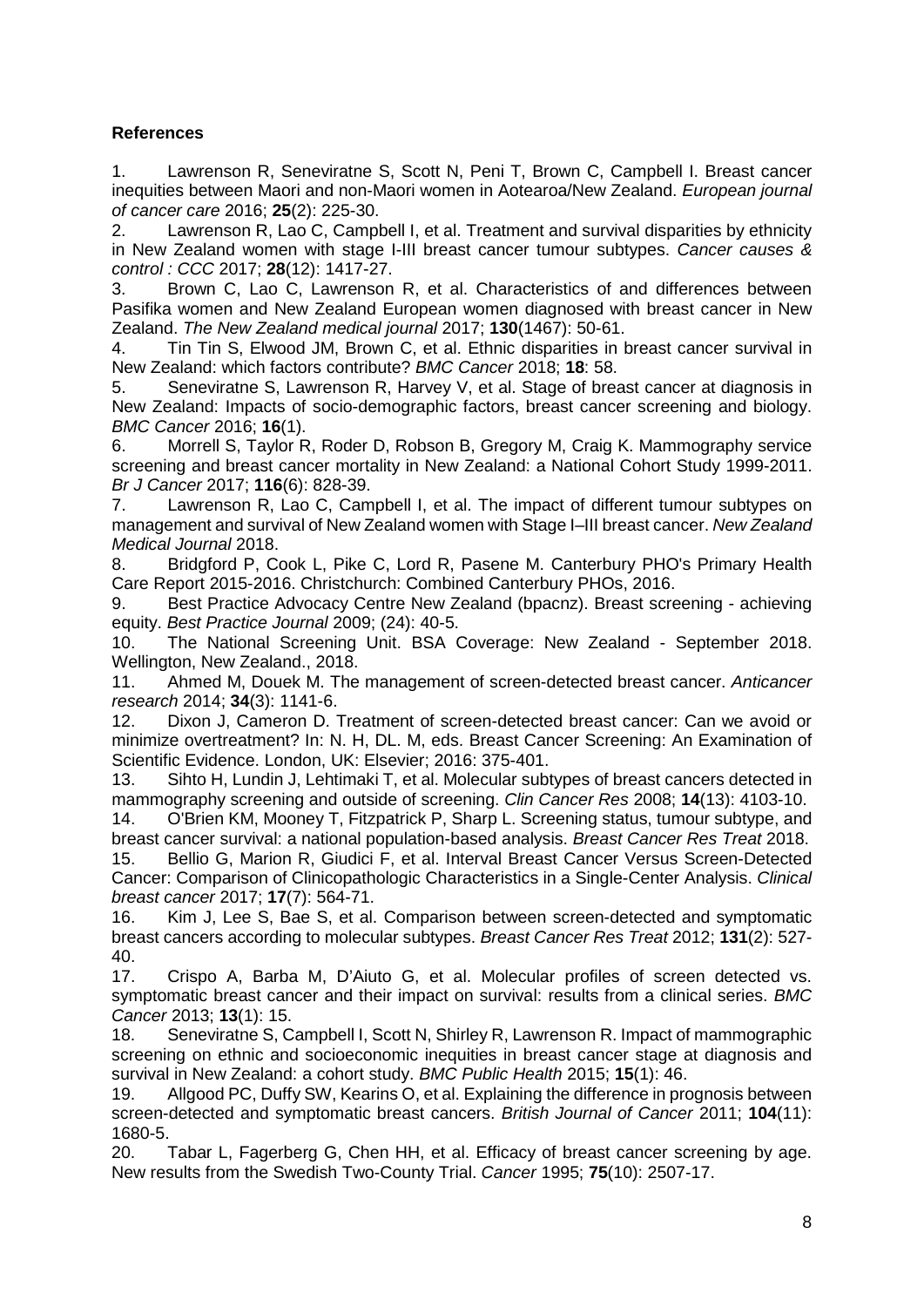21. Marmot MG, Altman DG, Cameron DA, Dewar JA, Thompson SG, Wilcox M. The benefits and harms of breast cancer screening: an independent review. *British journal of cancer* 2013; **108**(11): 2205-40.

Tabar L, Yen MF, Vitak B, Chen HH, Smith RA, Duffy SW. Mammography service screening and mortality in breast cancer patients: 20-year follow-up before and after introduction of screening. *Lancet* 2003; **361**(9367): 1405-10.

23. Ministry of Health. BSA New Zealand All District Health Board Coverage Report. Wellington, New Zealand, 2018.

24. Seneviratne S, Campbell I, Scott N, Shirley R, Peni T, Lawrenson R. Accuracy and completeness of the New Zealand Cancer Registry for staging of invasive breast cancer. *Cancer Epidemiology* 2014; **38**(5): 638-44.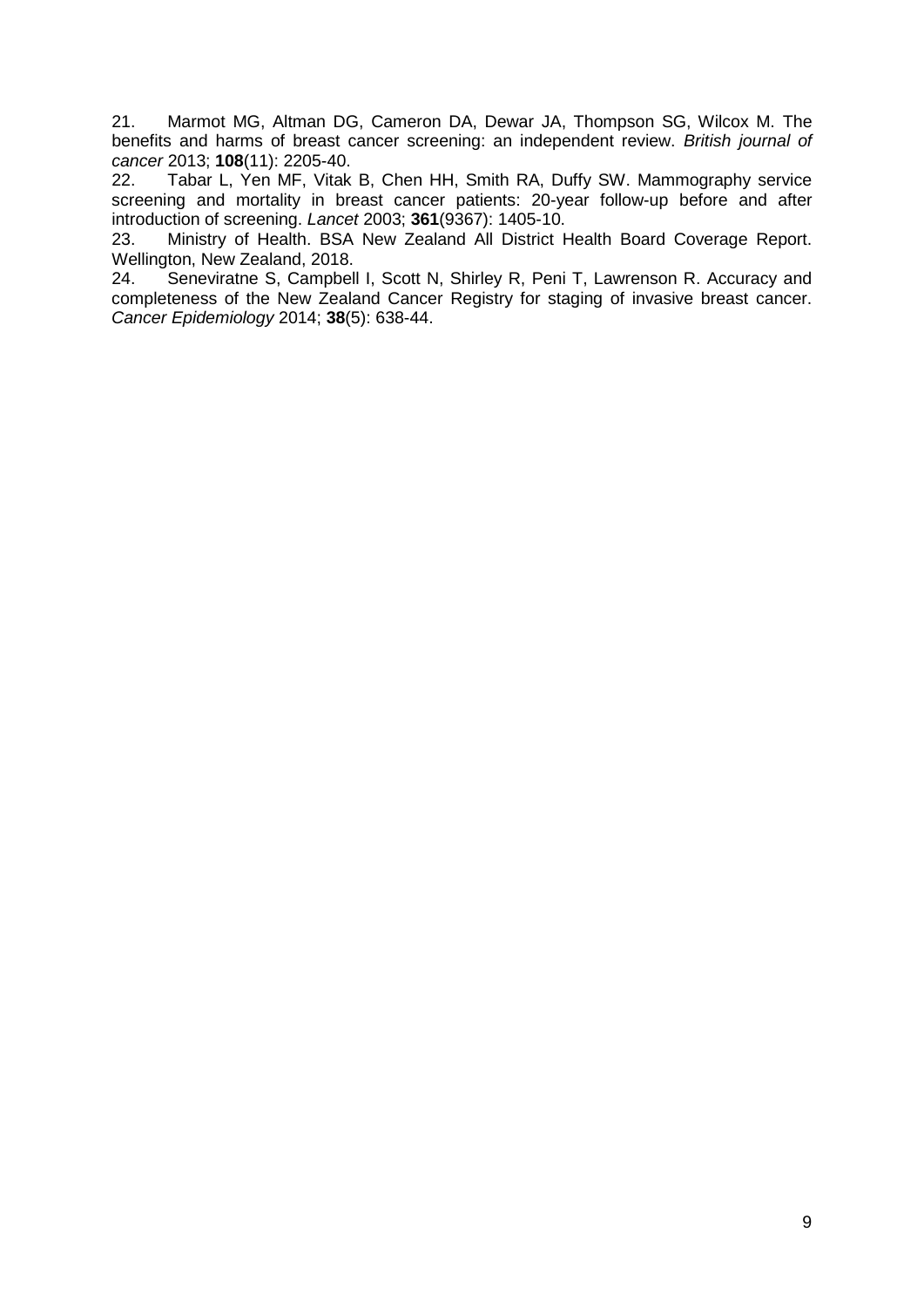| <b>Factors</b>            | <b>Screen detected</b> |       |      | <b>Not Screen</b><br>detected |      | 95% Confidence<br>interval |  |
|---------------------------|------------------------|-------|------|-------------------------------|------|----------------------------|--|
| Mean age (years)          |                        | 57.3  | 55.3 |                               |      |                            |  |
| Year of diagnosis         |                        |       |      |                               |      |                            |  |
| 2005-2007                 | 855                    | 27.2% | 898  | 37.5%                         | 0.62 | $0.56 - 0.70$              |  |
| 2008-2010                 | 1195                   | 38.0% | 796  | 33.2%                         | 1.23 | $1.10 - 1.38$              |  |
| 2011-2013 (till May)      | 1095                   | 34.8% | 701  | 29.3%                         | 1.29 | $1.15 - 1.45$              |  |
| <b>Cancer stage</b>       |                        |       |      |                               |      |                            |  |
| Stage I                   | 2102                   | 66.8% | 685  | 28.6%                         | 5.03 | $4.48 - 5.65$              |  |
| Stage II                  | 825                    | 26.2% | 995  | 41.5%                         | 0.50 | $0.45 - 0.56$              |  |
| Stage III                 | 193                    | 6.1%  | 532  | 22.2%                         | 0.23 | $0.19 - 0.27$              |  |
| Stage IV                  | 25                     | 0.8%  | 183  | 7.6%                          | 0.10 | $0.06 - 0.15$              |  |
| Cancer grade              |                        |       |      |                               |      |                            |  |
| 1                         | 1160                   | 37.6% | 376  | 16.5%                         | 3.06 | $2.68 - 3.50$              |  |
| $\overline{2}$            | 1404                   | 45.6% | 1018 | 44.6%                         | 1.04 | $0.93 - 1.16$              |  |
| 3                         | 518                    | 16.8% | 890  | 39.0%                         | 0.32 | $0.28 - 0.36$              |  |
| Unknown                   | 63                     |       | 111  |                               |      |                            |  |
| Lymph node                |                        |       |      |                               |      |                            |  |
| No positive lymph node    | 2262                   | 73.7% | 1071 | 48.5%                         | 2.98 | $2.65 - 3.34$              |  |
| Have positive lymph nodes | 807                    | 26.3% | 1138 | 51.5%                         | 0.34 | $0.30 - 0.38$              |  |
| Unknown                   | 76                     |       | 186  |                               |      |                            |  |
| <b>Biomarker subtype</b>  |                        |       |      |                               |      |                            |  |
| Luminal A                 | 2076                   | 70.0% | 1232 | 54.0%                         | 1.99 | $1.78 - 2.23$              |  |
| Luminal B HER2-           | 333                    | 11.2% | 289  | 12.7%                         | 0.87 | $0.74 - 1.03$              |  |
| Luminal B HER2+           | 220                    | 7.4%  | 246  | 10.8%                         | 0.66 | $0.55 - 0.80$              |  |
| HER2+ non-Luminal         | 129                    | 4.4%  | 202  | 8.8%                          | 0.47 | $0.37 - 0.59$              |  |
| <b>Triple Negative</b>    | 207                    | 7.0%  | 314  | 13.8%                         | 0.41 | $0.34 - 0.49$              |  |
| Unknown                   | 180                    |       | 112  |                               |      |                            |  |
| Tumour size (mm)          |                        |       |      |                               |      |                            |  |
| $0 - 10$                  | 894                    | 28.7% | 150  | 6.6%                          | 5.65 | $4.71 - 6.79$              |  |
| $10 - 20$                 | 1378                   | 44.2% | 639  | 28.3%                         | 2.01 | $1.79 - 2.26$              |  |
| $20 - 30$                 | 524                    | 16.8% | 649  | 28.8%                         | 0.50 | $0.44 - 0.57$              |  |
| $30+$                     | 319                    | 10.2% | 819  | 36.3%                         | 0.20 | $0.17 - 0.23$              |  |
| Unknown                   | 30                     |       | 138  |                               |      |                            |  |
| <b>Total</b>              | 3145                   |       | 2395 |                               |      |                            |  |

Table 1. Characteristics of breast cancer patients by mode of detection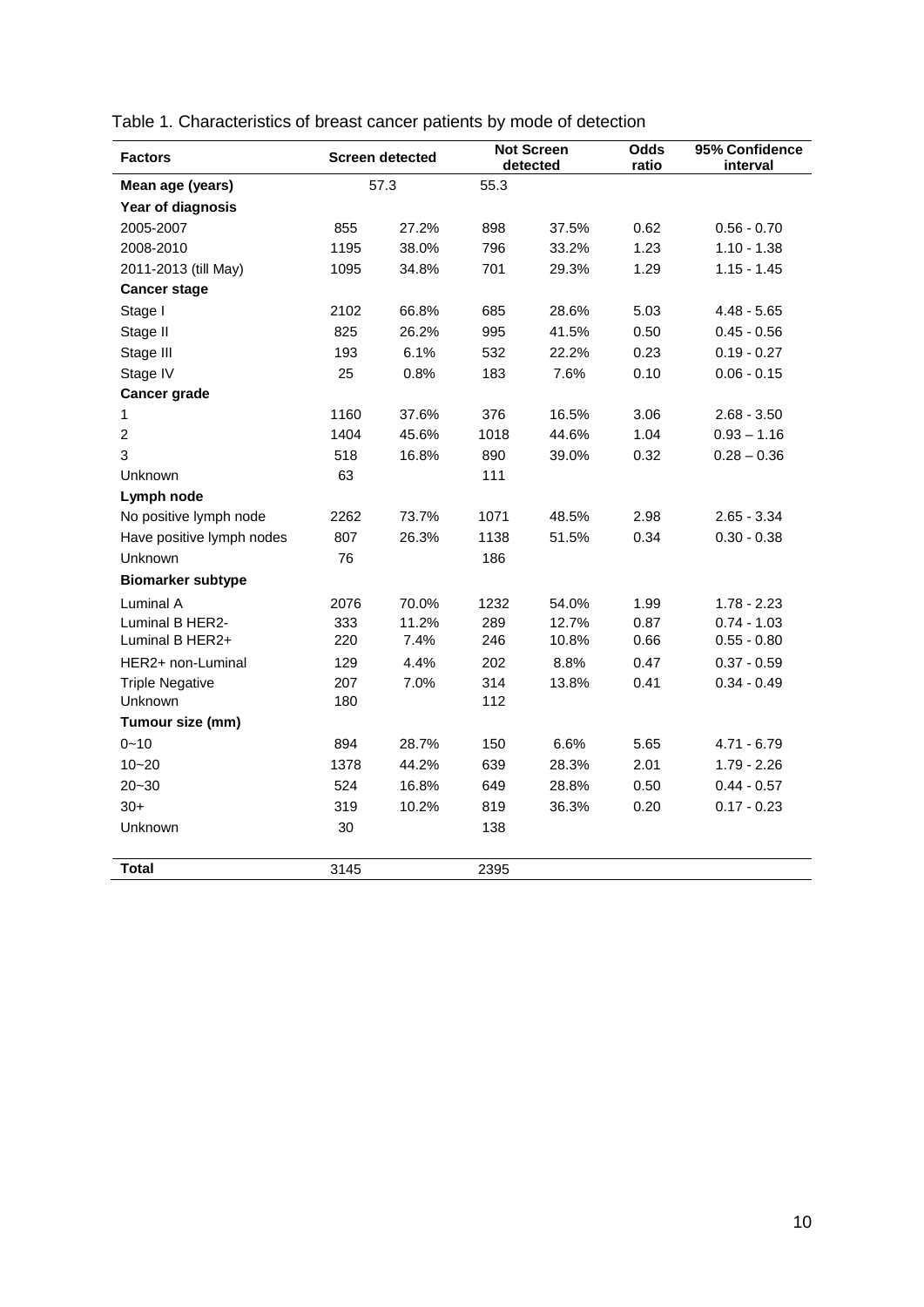| Table 2. Characteristics of breast cancer patients by ethnicity |  |  |
|-----------------------------------------------------------------|--|--|
|-----------------------------------------------------------------|--|--|

| Mode of detection      | <b>Characteristics</b>             | <b>NZ European</b> |              | Māori    |              | <b>Pacific</b> |              |
|------------------------|------------------------------------|--------------------|--------------|----------|--------------|----------------|--------------|
| <b>Not Screen</b>      | Mean age (years)                   | 55.7               |              | 55.1     |              | 54.7           |              |
| detected               | Year of diagnosis                  |                    |              |          |              |                |              |
|                        | 2005-2007                          | 593                | 36.7%        | 102      | 35.8%        | 83             | 44.9%        |
|                        | 2008-2010                          | 546                | 33.8%        | 101      | 35.4%        | 54             | 29.2%        |
|                        | 2011-2013 (till May)               | 478                | 29.6%        | 82       | 28.8%        | 48             | 25.9%        |
|                        | <b>Cancer stage</b>                |                    |              |          |              |                |              |
|                        | Stage I                            | 491                | 30.4%        | 58       | 20.4%        | 28             | 15.1%        |
|                        | Stage II                           | 670                | 41.4%        | 127      | 44.6%        | 69             | 37.3%        |
|                        | Stage III                          | 362                | 22.4%        | 74       | 26.0%        | 46             | 24.9%        |
|                        | Stage IV                           | 94                 | 5.8%         | 26       | 9.1%         | 42             | 22.7%        |
|                        | <b>Cancer grade</b>                |                    |              |          |              |                |              |
|                        | 1                                  | 275                | 17.7%        | 37       | 13.7%        | 22             | 13.0%        |
|                        | $\boldsymbol{2}$                   | 697                | 45.0%        | 138      | 51.1%        | 69             | 40.8%        |
|                        | 3                                  | 578                | 37.3%        | 95       | 35.2%        | 78             | 46.2%        |
|                        | Unknown                            | 67                 |              | 15       |              | 16             |              |
|                        | Lymph node                         |                    |              |          |              |                |              |
|                        | No positive lymph node             | 744                | 48.8%        | 107      | 42.3%        | 60             | 42.6%        |
|                        | Have positive lymph nodes          | 782                | 51.2%        | 146      | 57.7%        | 81             | 57.4%        |
|                        | Unknown                            | 91                 |              | 32       |              | 44             |              |
|                        | <b>Biomarker subtype</b>           |                    |              |          |              |                |              |
|                        | Luminal A                          | 832                | 54.0%        | 146      | 53.9%        | 93             | 54.7%        |
|                        | Luminal B HER2-                    | 193                | 12.5%        | 37       | 13.7%        | 15             | 8.8%         |
|                        | Luminal B HER2+                    | 160                | 10.4%        | 36       | 13.3%        | 27             | 15.9%        |
|                        | HER2+ non-Luminal                  | 122                | 7.9%         | 24       | 8.9%         | 21             | 12.4%        |
|                        | <b>Triple Negative</b>             | 235                | 15.2%        | 28       | 10.3%        | 14             | 8.2%         |
|                        | Unknown                            | 75                 |              | 14       |              | 15             |              |
|                        | Tumour size (mm)                   |                    |              |          |              |                |              |
|                        | $0 - 10$                           | 116                | 7.5%         | 8        | 3.1%         | 14             | 8.6%         |
|                        | $10 - 20$                          | 466                | 30.3%        | 55       | 21.3%        | 23             | 14.1%        |
|                        | $20 - 30$                          | 437                | 28.4%        | 83       | 32.2%        | 37             | 22.7%        |
|                        | $30+$                              | 521                |              | 112      |              | 89             |              |
|                        | Unknown                            | 77                 | 33.8%        | 27       | 43.4%        | 22             | 54.5%        |
| <b>Screen detected</b> | Mean age (years)                   |                    | 57.8         |          | 56.6         |                | 56.1         |
|                        | Year of diagnosis                  |                    |              |          |              |                |              |
|                        | 2005-2007                          | 638                | 28.9%        | 72       | 20.9%        | 36             | 17.4%        |
|                        | 2008-2010                          | 820                | 37.2%        | 147      | 42.7%        | 94             | 45.4%        |
|                        | 2011-2013 (till May)               | 748                | 33.9%        | 125      | 36.3%        | 77             | 37.2%        |
|                        | <b>Cancer stage</b>                |                    |              |          |              |                |              |
|                        | Stage I                            | 1488               | 67.5%        | 225      | 65.4%        | 120            | 58.0%        |
|                        | Stage II                           | 571                | 25.9%        | 98       | 28.5%        | 65             | 31.4%        |
|                        | Stage III                          | 134                | 6.1%         | 16       | 4.7%         | 17             | 8.2%         |
|                        | Stage IV                           | 13                 | 0.6%         | 5        | 1.5%         | 5              | 2.4%         |
|                        | Cancer grade                       |                    |              |          |              |                |              |
|                        | 1                                  | 832                | 38.4%        | 122      | 36.0%        | 68             | 33.8%        |
|                        | $\sqrt{2}$                         | 979                | 45.2%        | 160      | 47.2%        | 95             | 47.3%        |
|                        | 3                                  |                    |              |          |              |                |              |
|                        |                                    | 356                | 16.4%        | 57       | 16.8%        | 38             | 18.9%        |
|                        | Unknown                            | 39                 |              | 5        |              | 6              |              |
|                        | Lymph node                         |                    |              |          |              |                |              |
|                        | No positive lymph node             | 1611               | 74.2%        | 237      | 71.2%        | 129            | 69.0%        |
|                        | Have positive lymph nodes          | 561                | 25.8%        | 96       | 28.8%        | 58             | 31.0%        |
|                        | Unknown                            | 34                 |              | 11       |              | 20             |              |
|                        | <b>Biomarker subtype</b>           |                    |              |          |              |                |              |
|                        | Luminal A                          | 1442               | 69.2%        | 242      | 73.8%        | 147            | 78.2%        |
|                        | Luminal B HER2-<br>Luminal B HER2+ | 255                | 12.2%        | 33       | 10.1%        | $\mathbf{7}$   | 3.7%         |
|                        | HER2+ non-Luminal                  | 152                | 7.3%         | 29       | 8.8%<br>3.0% | 10             | 5.3%         |
|                        | <b>Triple Negative</b>             | 85<br>151          | 4.1%<br>7.2% | 10<br>14 | 4.3%         | 14<br>10       | 7.4%<br>5.3% |
|                        | Unknown                            | 121                |              | 16       |              | 19             |              |
|                        | Tumour size (mm)                   |                    |              |          |              |                |              |
|                        | $0 - 10$                           | 660                | 30.1%        | 82       | 24.0%        | 47             | 23.7%        |
|                        | $10 - 20$                          | 974                | 44.5%        | 154      | 45.2%        | 79             | 39.9%        |
|                        | $20 - 30$                          | 355                | 16.2%        | 61       | 17.9%        | 41             | 20.7%        |
|                        | $30+$                              | 202                | 9.3%         | 44       | 12.9%        | 31             | 15.7%        |
|                        | Unknown                            | 15                 |              | 3        |              | 9              |              |
|                        | <b>Total</b>                       | 3823               |              | 629      |              | 392            |              |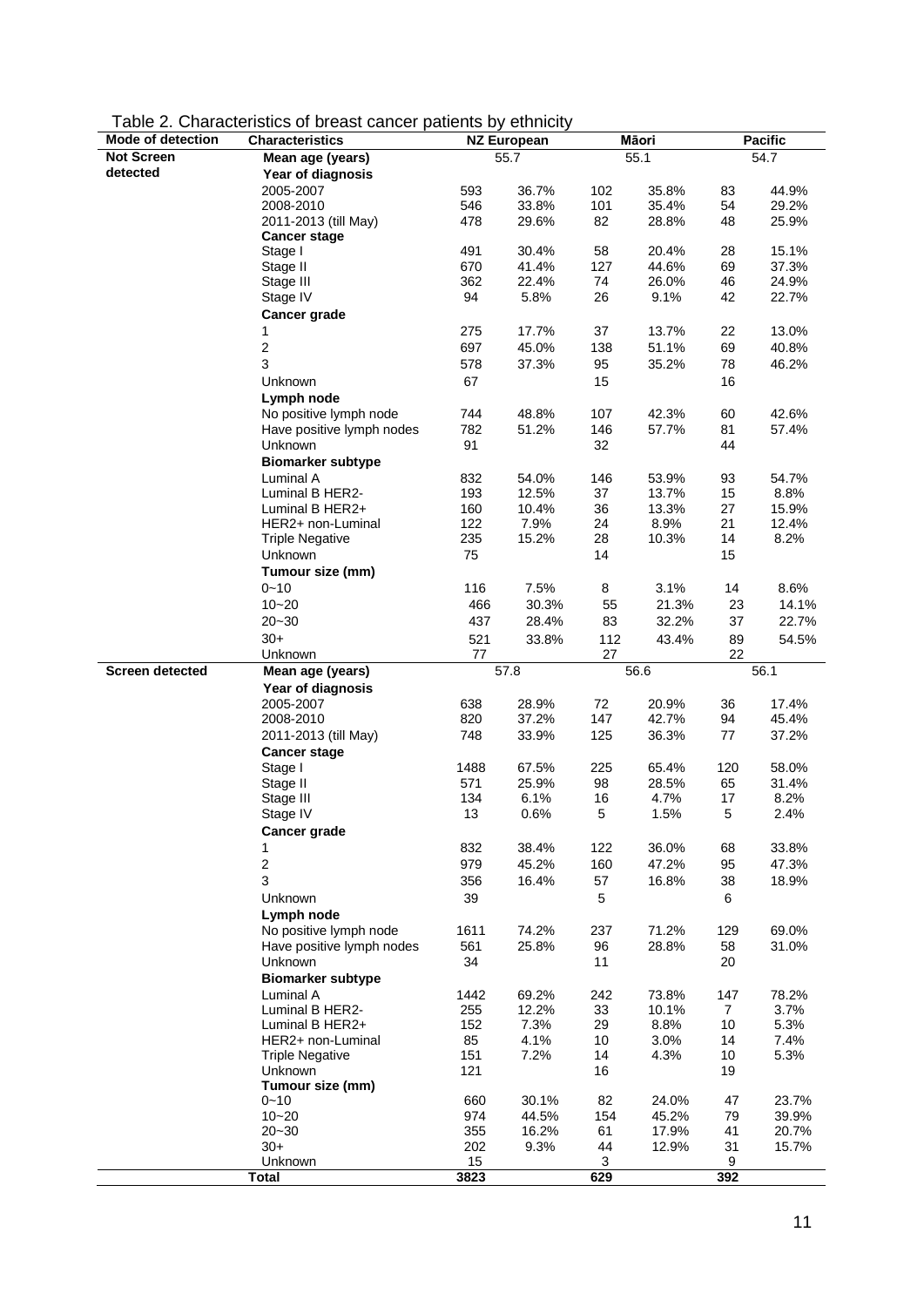

Figure 1. Kaplan-Meier breast cancer-specific survival curve for not screen detected women